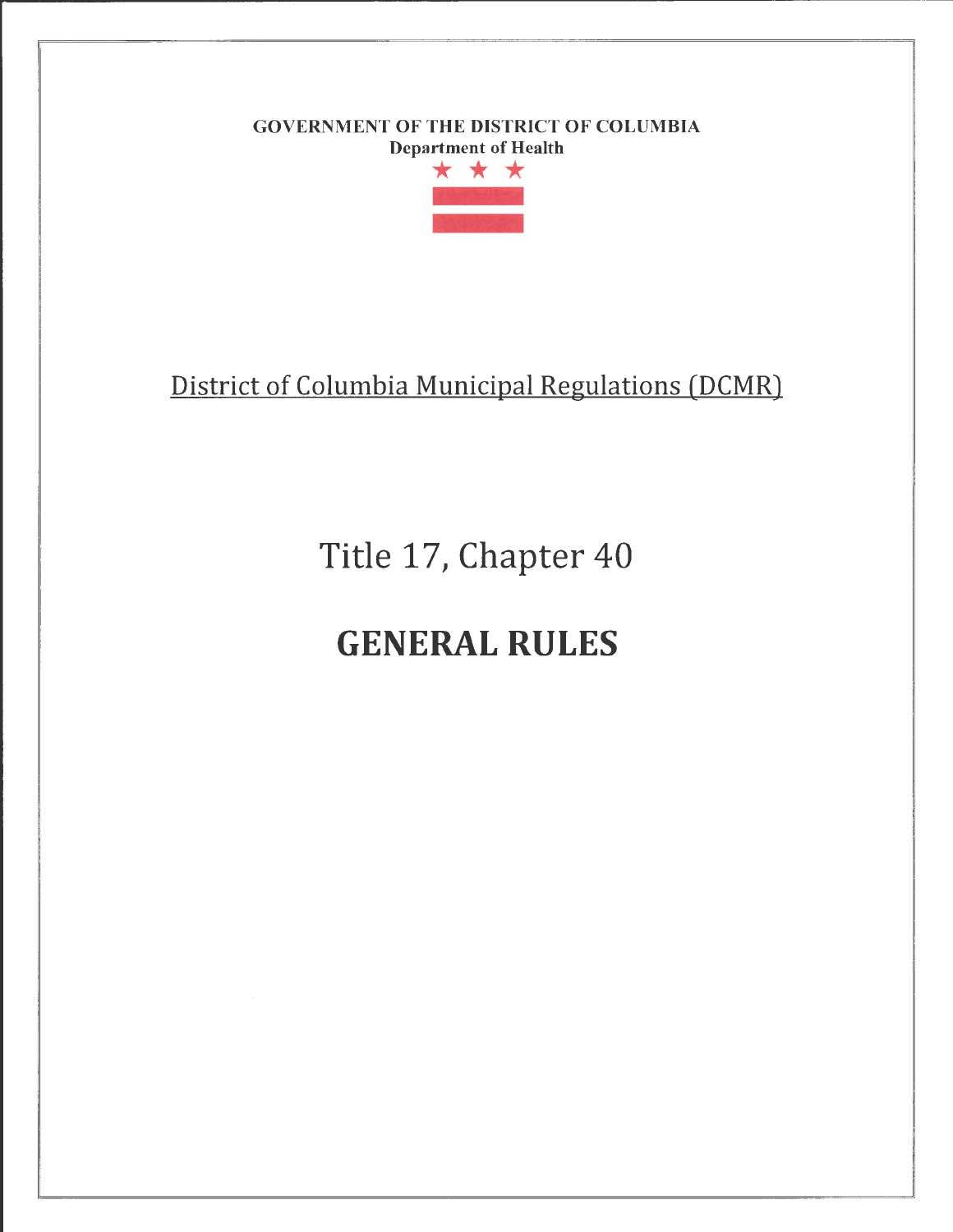# **DISTRICT OF COLUMBIA MUNICIPAL REGULATIONS for HEALTH OCCUPATIONS: GENERAL RULES**

r-----------------~~ <sup>~</sup>

June 13, 2008 June 13, 2008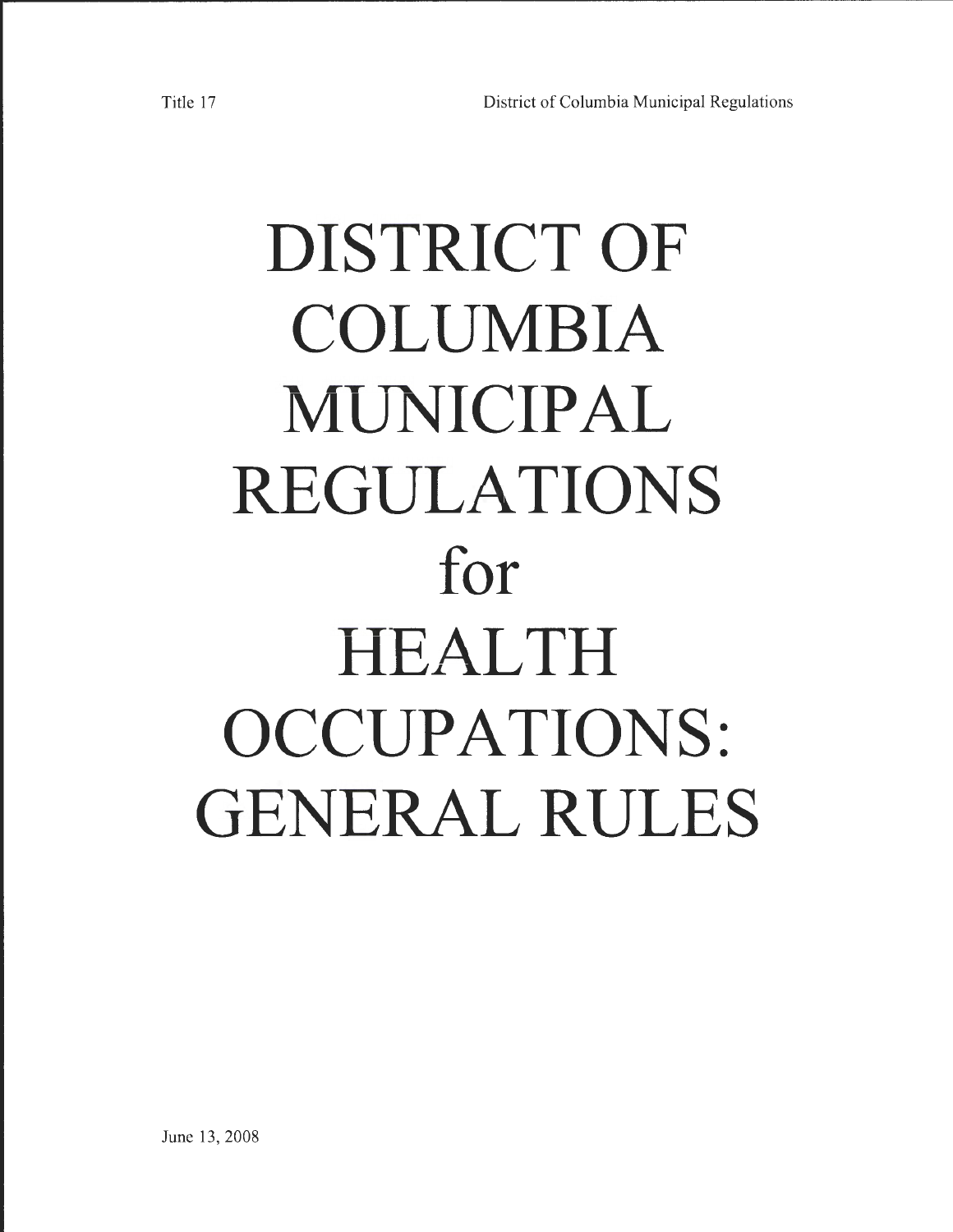**CHAPTER40 HEALTH OCCUPATIONS: GENERAL RULES** 

| Secs. |                                                                                           |
|-------|-------------------------------------------------------------------------------------------|
| 4000  | Applicability                                                                             |
| 4001  | Application for a License, Registration, Renewal, or Reinstatement                        |
| 4002  | Examination                                                                               |
| 4003  | Cheating on an Examination                                                                |
| 4004  | Issuance of a License, Certificate, or Registration                                       |
| 4005  | Renewal of a License, Certificate, or Registration                                        |
| 4006  | Term of a License, Certificate, or Registration                                           |
| 4007  | Temporary Licenses                                                                        |
| 4008  | False of Misleading Communications and Advertising                                        |
| 4009  | Regulation of Holders of Certificates or Registrations                                    |
| 4010  | Reinstatement of an Expired License                                                       |
| 4011  | Reinstatement after Revocation                                                            |
| 4012  | Referral for Prosecution of Persons Committing Certain Offenses                           |
| 4013  | Computation of Time                                                                       |
| 4014  | License or Certificate by Reciprocity                                                     |
| 4015  | Special Renewal and Continuing Education Hours Provisions for Actively Deployed Licensees |
| 4016  | Display and Use of Name in Professional Practice                                          |
| 4017  | Reporting Requirements                                                                    |
| 4099  | Definitions                                                                               |

#### **4000 APPLICABILITY**

- 4000.1 This chapter shall apply to holders of and applicants for a license, certificate, or registration.
- 4000.2 Other chapters of this subtitle pertaining to specific health occupations shall supplement this chapter.

#### **4001 APPLICATION FOR A LICENSE, REGISTRATION, RENEWAL, OR REINSTATEMENT**

- 4001.1 An applicant for a license, registration, renewal, or reinstatement shall do the following:
	- (a) Submit a completed application on the prescribed form;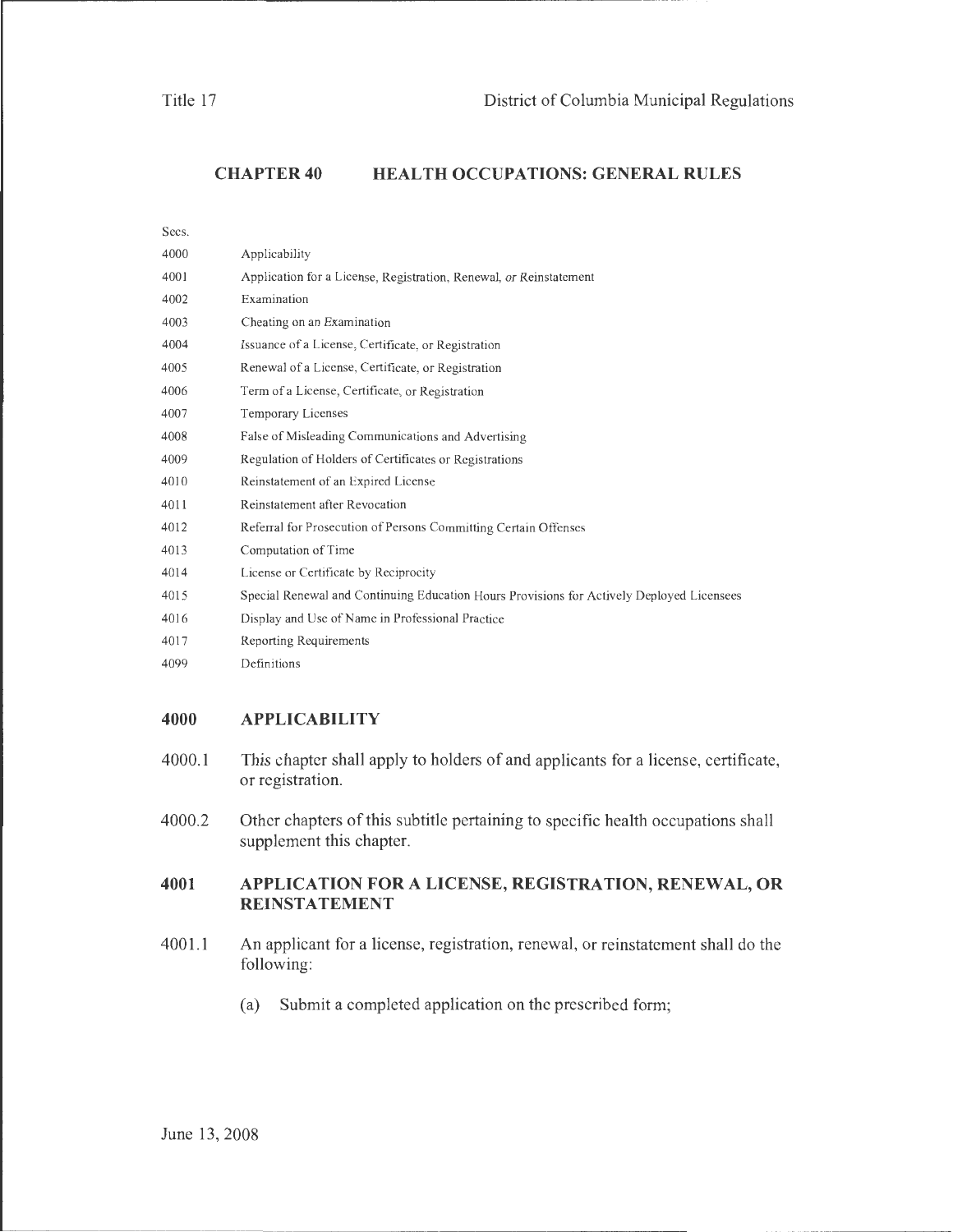- (b) Submit with the application two (2) recent passport-type photographs measuring two inches by two inches (2"x2") which clearly exposes the area from the top of the forehead to the bottom of the chin;
- (c) Pay the required fees(s);
- (d) Submit all required supporting documents, with the completed application, including transcripts, character and employment references, certified or validated test scores, and, if applicable, certified proof of licensure in other jurisdictions, except as provided in  $\S$  4001.1(e); and
- (e) Arrange for the required transcript, certificate of graduation, test results, certification or proof of licensure to be sent directly to the Board from the educational institution, testing service, professional association or government agency if the education institution, testing service, association or agency will not provide these documents to the applicant.
- 4001.2 Documents submitted with the completed application form pursuant to  $\S$  $4001.1(e)$  shall comply with the following:
	- (a) Certificates of graduation, transcripts, test results and other official documents or certifications shall be submitted in an envelope sealed by the educational institution, testing service, professional association or other agency; and
	- (b) Letters of reference shall be submitted in envelopes which have been sealed and signed across the back flap of the envelope by the individual providing the reference.
- 4001.3 If a board or the Director determines that an application is not in compliance with  $\S$  4001.1, the application shall be returned to the applicant, unless the board or the Director determines that the deficiency is minor. If the application is returned, the Director may, in his or her discretion, return the application fee to the applicant.
- 4001.4 If a board or the Director determines that an application is not in compliance with §4001.1, but the deficiency is minor, the Director shall send a notice of the deficiency to the applicant. Upon receipt of the notice, the applicant shall correct the deficiency within thirty (30) days or other period specified in the notice.
- 4001.5 If the applicant fails to correct the deficiency within the required period, the application shall lapse and the applicant shall be required to submit a new application and pay the required fees to be considered for a license, certificate or registration.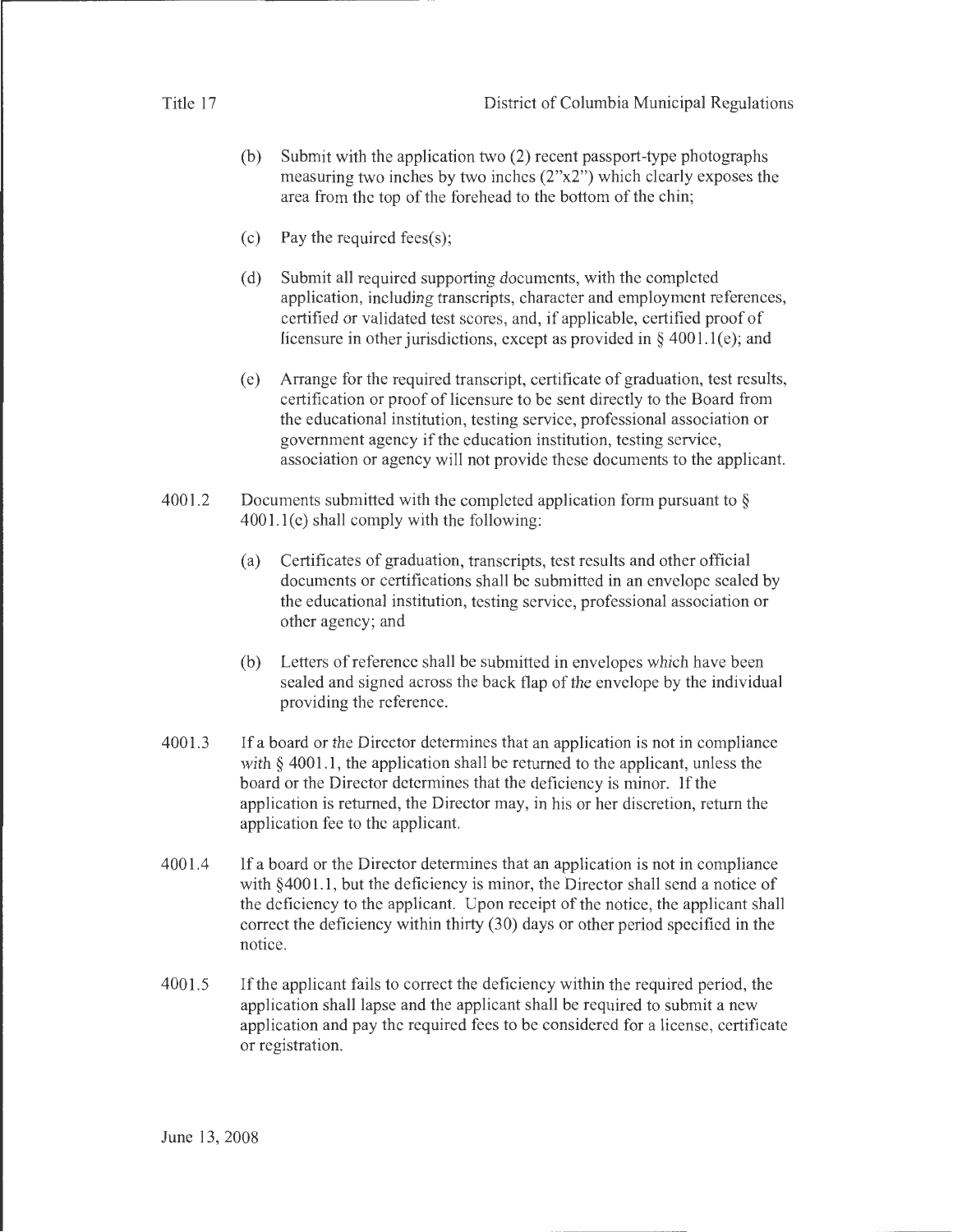# **4002 EXAMINATION**

- 4002.1 An applicant desiring to take an examination shall submit an application in compliance with § 4001.1 to the board at least ninety (90) days prior to the date of the examination.
- 4002.2 An applicant who has previously taken the examination shall submit such an application at least sixty (60) days prior to the date of the examination.
- 4002.3 An applicant may not take an examination unless the materials required by  $\S$  $4001.1(e)$  are received by the board at least forty-five  $(45)$  days prior to the date of the examination.
- 4002.4 A board may, in its discretion, permit an applicant to take an examination on a provisional basis although transcripts or other materials are not received within the period provided in  $\S$  4002.3.
- 4002.5 A board or the Director, in the discretion of the board or Director, may reduce the required periods in  $\S$  4002.1 through  $\S$  4002.3.
- 4002.6 The Director shall notify each applicant of the date, time, and place of examination and of any examination procedures at least ten  $(10)$  days (excluding Saturdays, Sundays, legal holidays, and days on which the Department is officially closed) prior to the date of the examination.
- 4002.7 The Director shall arrange for suitable space for an examination, designate persons to proctor the examination, and provide for adequate security to ensure the integrity of the examination process.
- 4002.8 The Director shall notify each applicant whether the applicant passed the examination as soon as practicable after the Director receives the examination results, unless the applicant is notified directly by a testing service.
- 4002.9 An applicant who fails an examination may not challenge the results of the examination before a board or the Director.
- 4002.10 If a testing service informs a board in writing that it erroneously determined that an applicant failed an examination and certifies to the board that the applicant passed the examination, the board shall grant a license to the applicant if the applicant has met all other qualifications for a license and has paid all required fees.
- 4002.11 If an applicant does not take an examination, the application fee shall not be refunded or credited to another examination unless a board or the Director determines that the applicant was unable to take the examination because of the following: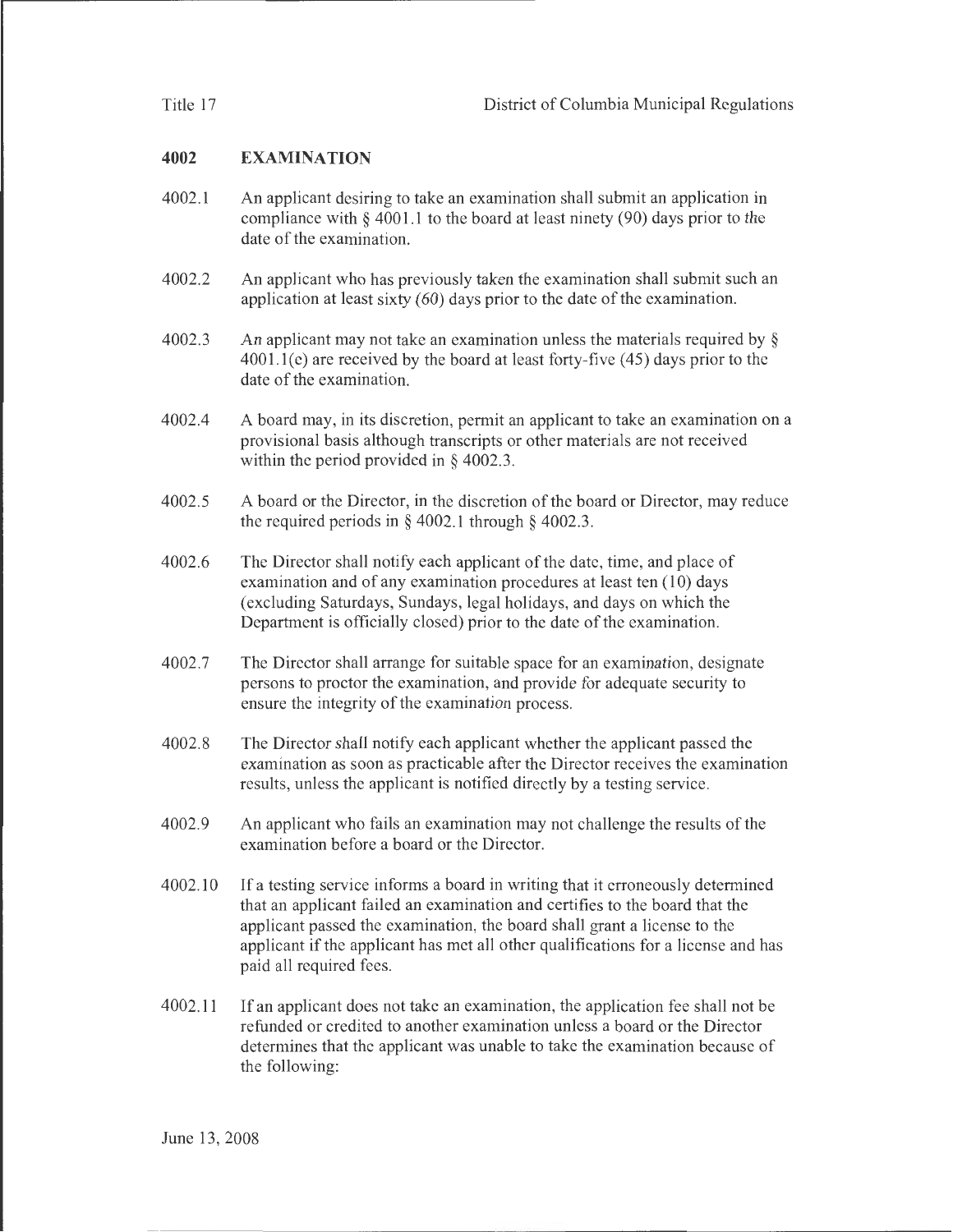- (a) Illness or injury; or
- (b) Death or serious illness of or injury to a member of the applicant's immediate family.
- 4002.12 A board or the Director, in making a determination under§ 4002.11, may require a doctor's certificate or other satisfactory evidence of illness or injury.

### **4003 CHEATING ON AN EXAMINATION**

- 4003.1 No person shall cheat or assist another in cheating on an examination required under this subtitle or the Act.
- 4003.2 As used in this section, "cheating" includes, but is not limited to, the following:
	- (a) Communication relating to the examination between applicants inside or outside of an examination room or copying another applicant's answers while an examination is in progress;
	- (b) Communication relating to an examination with others outside of an examination room while the examination is in progress;
	- (c) Substitution by an applicant of another person to sit in an examination room in the applicant's place; and
	- (d) Use of crib sheets, text books, or other materials not authorized by the board inside or outside an examination room while an examination is in progress.
- 4003.3 If a person designated to proctor an examination suspects that an applicant is cheating or has cheated on the examination, the person shall do the following:
	- (a) If necessary, seat the applicant in a segregated location for the remainder of the examination;
	- (b) Keep a record of the applicant's seat location and identification number, and the names and identification numbers of the applicants on either side of the applicant;
	- (c) Confiscate any materials or devices that are suspected of being used by the applicant to cheat on the examination;
	- (d) Permit the applicant to complete the examination; and
	- (e) Notify the testing service, the board, and the Director that the applicant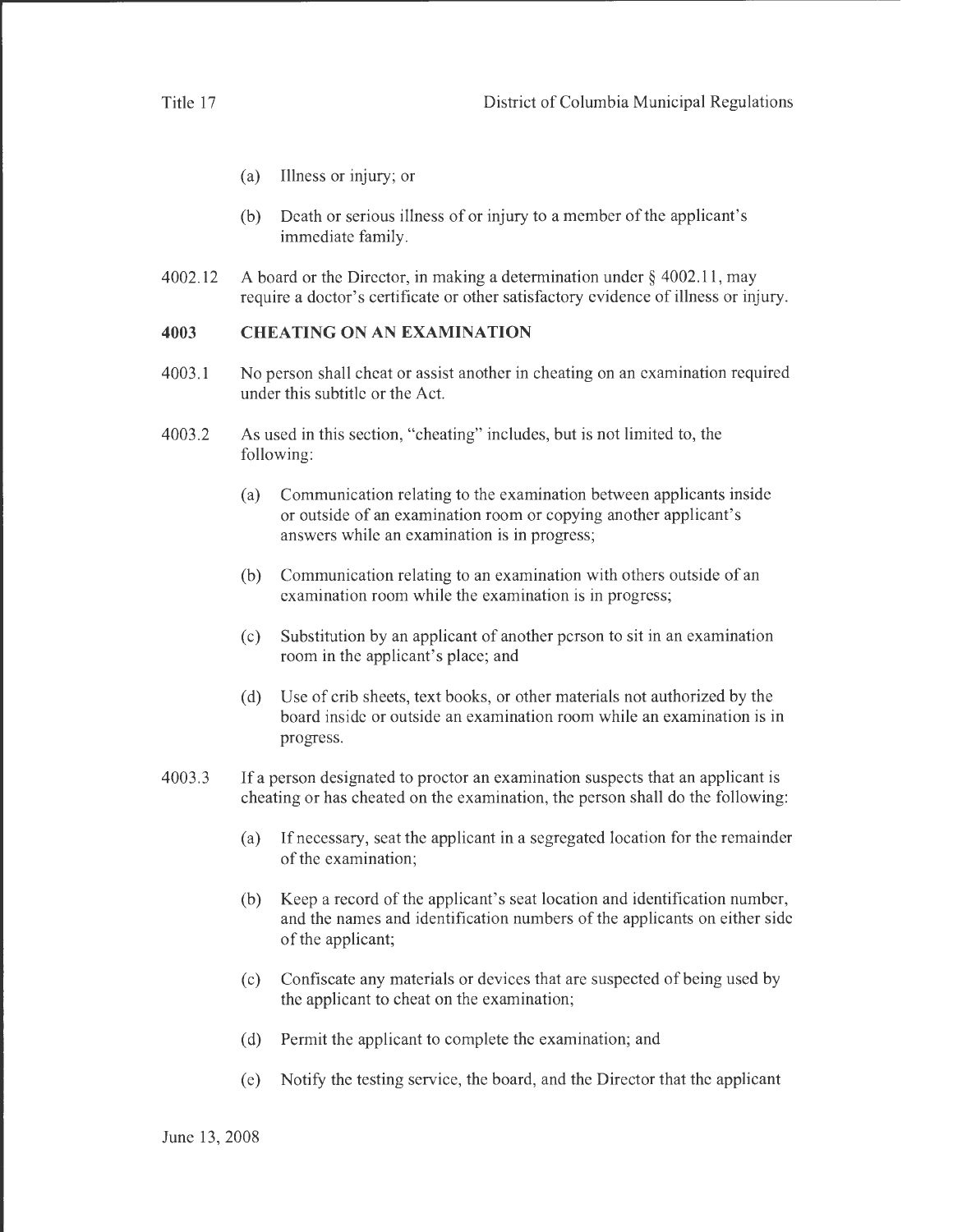| Title 17 | District of Columbia Municipal Regulations |
|----------|--------------------------------------------|
|          |                                            |

is suspected of cheating and provide the board with a copy of the examination booklet and any evidence obtained by the person proctoring the examination.

- 4003.4 If a board has cause to believe that an applicant has cheated or has failed to comply with an instruction of a proctor given pursuant to  $\S$  4003.3, it may propose to deny a license, imposed a civil fine, or take other actions pursuant to the procedures set forth in  $\S 4102$  of chapter 41 of this title.
- 4003.5 If a board determines, in accordance with the procedures set forth in chapter 41 of this title, that an applicant cheated on an examination, in addition to any other consequences under the Act or this subtitle, the applicant shall not be eligible to take another examination for a period of one (1) year from the date of the decision of the board, or other period established by the board in its order.

#### **4004 ISSUANCE OF A LICENSE, CERTIFICATE, OR REGISTRATION**

- 4004.1 After a determination by a board that an applicant for a license, certificate, or registration meets all the other requirements for the license, certificate, or registration under this subtitle and the Act, including the payment of all required fees, the Director shall issue the license, certificate, or registration to the applicant.
- 4004.2 The Director shall indicate on the face of the license, certificate, or registration any restriction on the license, certificate, or registration required by a board.
- 4004.3 An applicant for a license, certificate, or registration who is notified by the Director or a board that the application is approved shall pay the required license fee within one hundred and eighty (180) days of the date of the initial notice.
- 4004.4 The Director or a board shall send the notice by first class mail to the applicant at the applicant's address on file with the Director.
- 4004.5 If the applicant fails to pay the required fee within this period, the application shall lapse and the applicant shall be required to submit a new application and pay the required application fees to be eligible for a license, certificate, or registration.

#### **4005 RENEWAL OF A LICENSE, CERTIFICATE, OR REGISTRATION**

4005.1 The Director shall send a renewal application to a holder of a license, certificate, or registration by first class mail to the holder's address on file with the Director at least sixty (60) days prior to the expiration of the license, certificate, or registration.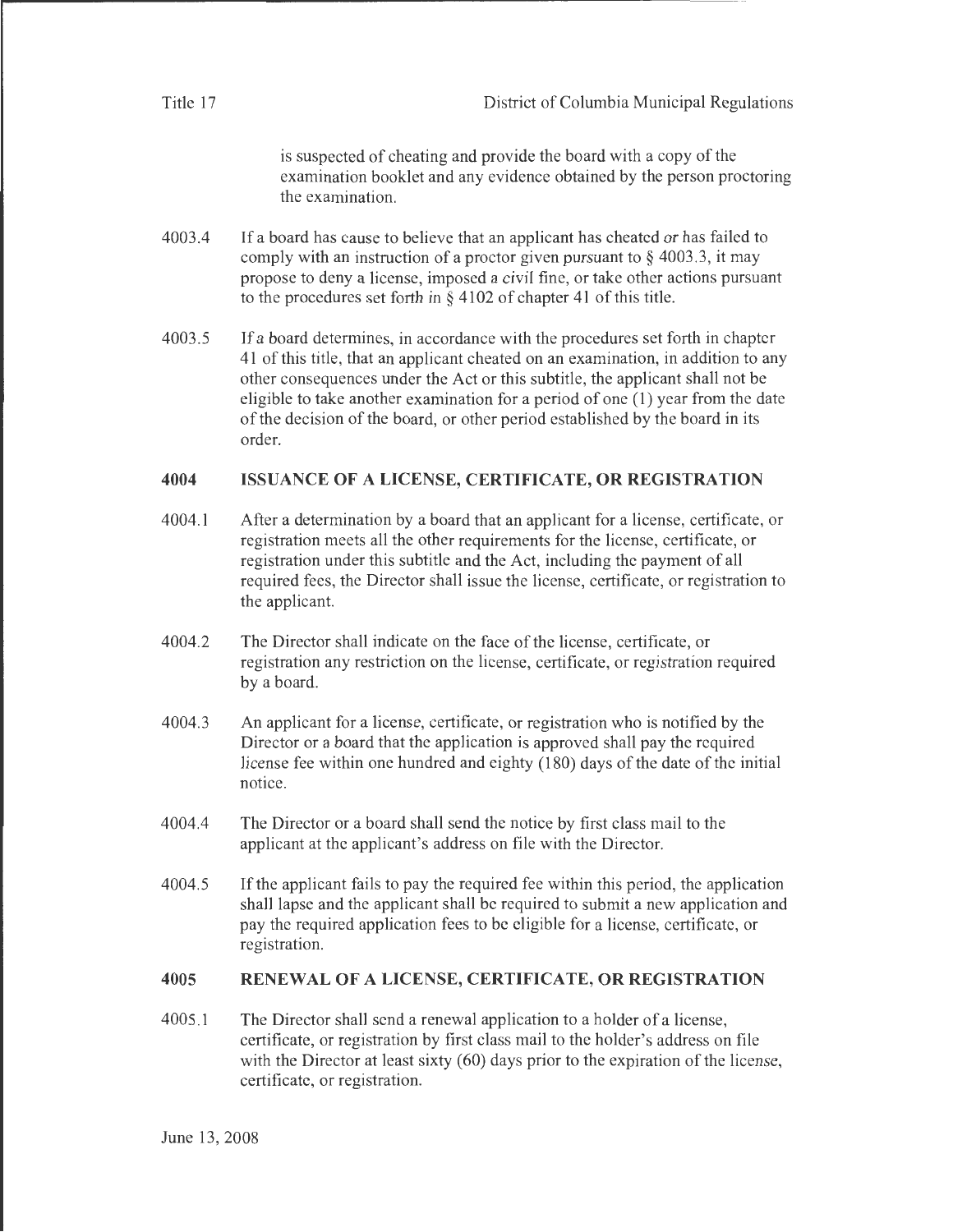| Title 17 | District of Columbia Municipal Regulations                                                                                                                                                                                                                                                                                                                                                                                                                                |
|----------|---------------------------------------------------------------------------------------------------------------------------------------------------------------------------------------------------------------------------------------------------------------------------------------------------------------------------------------------------------------------------------------------------------------------------------------------------------------------------|
| 4005.2   | To be eligible for renewal, the holder of a license, certificate, or registration<br>shall meet all of the requirements for renewal under this subtitle and the Act.                                                                                                                                                                                                                                                                                                      |
| 4005.3   | A holder of a license, certificate, or registration shall notify the Department in<br>writing of any change of home or business address within thirty (30) days of<br>the change of address.                                                                                                                                                                                                                                                                              |
| 4005.4   | The failure of a holder of a license, certificate, or registration to receive the<br>notice required by $\S$ 4005.1 does not relieve the holder of the responsibility of<br>renewing the license, certificate, or registration.                                                                                                                                                                                                                                           |
| 4005.5   | A holder of a license, certificate, or registration who fails to renew prior to the<br>expiration date may renew the license, certificate, or registration within sixty<br>(60) days after expiration upon paying the required late fee. Upon renewal,<br>the holder shall be deemed to have possessed a valid license, certificate, or<br>registration during the period between the expiration of the license, certificate,<br>or registration and the renewal thereof. |
| 4005.6   | If a holder of a license, certificate, or registration fails to renew the license,<br>certificate, or registration within sixty (60) days after the expiration, the<br>license, certificate, or registration shall be considered to have lapsed on the<br>date of expiration and the holder shall be required to apply for reinstatement<br>and pay the required reinstatement fee, in accordance with the applicable<br>provisions of this subtitle and the Act.         |
| 4006     | TERM OF A LICENSE, CERTIFICATE, OR REGISTRATION                                                                                                                                                                                                                                                                                                                                                                                                                           |
| 4006.1   | The term of a license, certificate, or registration issued or renewed<br>pursuant to this subtitle shall be two (2) years or for the balance of the<br>license period, whichever is shorter.                                                                                                                                                                                                                                                                              |
| 4006.2   | The term of a license, certificate, or registration issued or renewed pursuant to<br>this subtitle shall expire on the date established by this subtitle for the<br>particular health occupation, unless the Director changes the renewal system<br>pursuant to $\S$ 4006.3.                                                                                                                                                                                              |
| 4006.3   | The Director may change the renewal system whereby the license, certificate,<br>or registration expires on the last day of the month of the birthdate of the<br>applicant for or holder of the license, certificate, or registration, or by some<br>other means for the administrative convenience of the Director.                                                                                                                                                       |
| 4006.4   | If the Director changes the renewal system under $\S$ 4006.3, in order to permit<br>an orderly transition, the term of a license, certificate, or registration that is in                                                                                                                                                                                                                                                                                                 |

an orderly transition, the term of a license, certificate, or registration that is in effect on the date of the Director's determination may be extended up to three (3) years.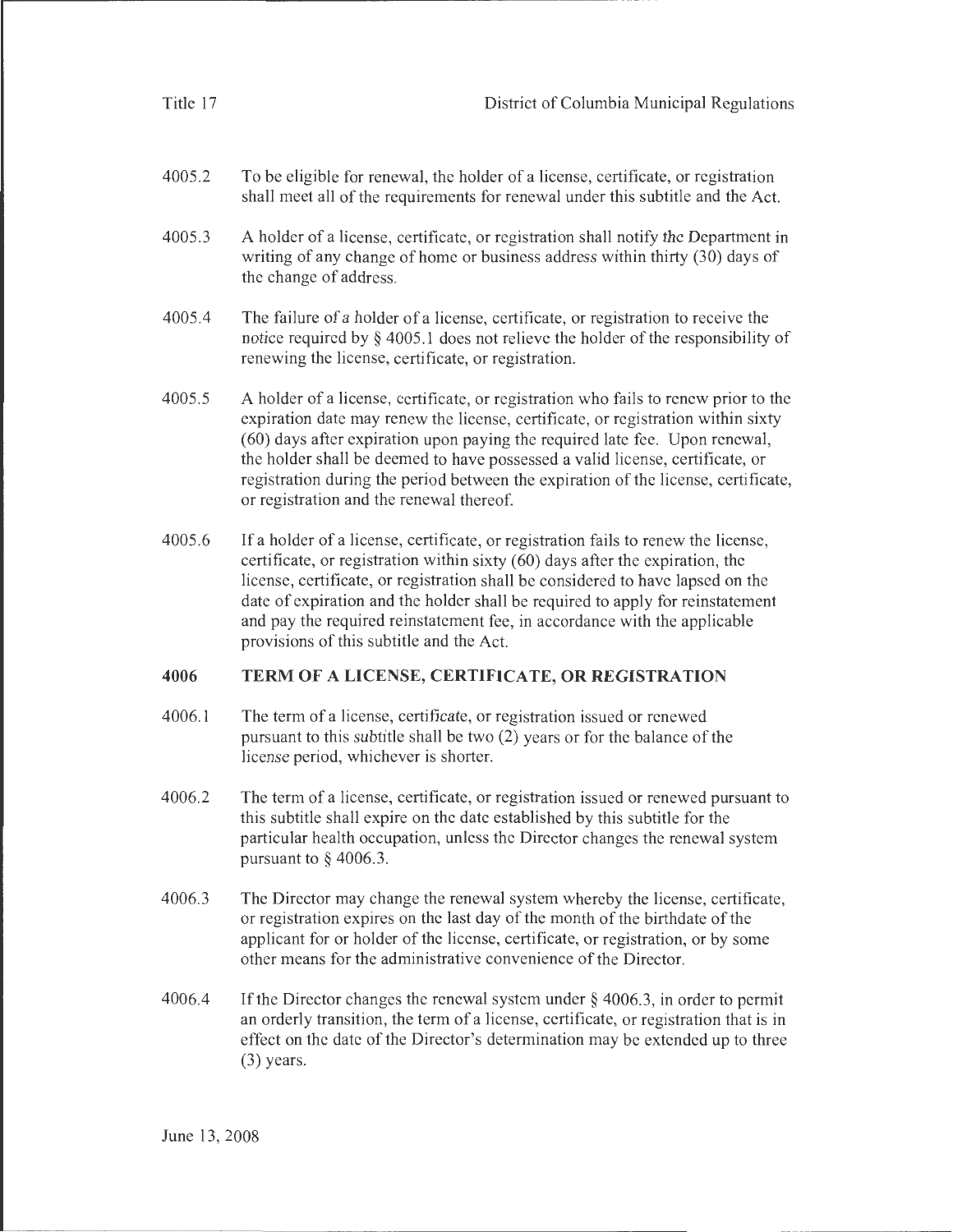## **4007 TEMPORARY LICENSES**

- 4007.1 A board may issue temporary licenses pursuant to this section if the Director determines in writing, on the request of a board or on the Director's own determination, that the issuance of temporary licenses to practice a health occupation is necessary to protect the health and welfare of the citizens of the District.
- 4007.2 Upon a determination of the Director in writing that the issuance of temporary licenses is no longer necessary to protect the health and welfare of the citizens of the District, the authority of a board to issue temporary licenses pursuant to this section shall cease, but a temporary license issued prior to the determination of the Director shall remain valid until it expires.
- 4007.3 A board may impose restrictions on practice by a holder of temporary license before or after the license is issued. The board may remove or modify any restrictions on a temporary license. The Director shall indicate any restriction on a temporary license on the face of the license or otherwise give notice of the restriction.
- 4007.4 A board may issue a temporary license pursuant to this section only to the following persons:
	- (a) An applicant for a regular license who is licensed in another jurisdiction of the United States and is applying for licensure by reciprocity or endorsement; or
	- (b) An applicant who meets all qualifications for a license except for the successful completion of an examination and who has applied to take the next scheduled examination pursuant to § 4002.
- 4007.5 The duration of a temporary license issued under this section shall be established by the Director, but shall not exceed ninety (90) days.
- 4007.6 An applicant for a temporary license shall submit a separate application for temporary licensure on a form approved by the Director and pay the required fee for a temporary license.
- 4007.7 A holder of a temporary license shall not represent in any manner that the holder is a regularly licensed health professional or use the terms or abbreviations restricted to regularly licensed health professionals by § 1003 of the Act, D.C. Code 3-1210.03(2001).
- 4007.8 Except as proved in this section, the holder of a temporary license is subject to the applicable provisions of the Act including, but not limited to, the following: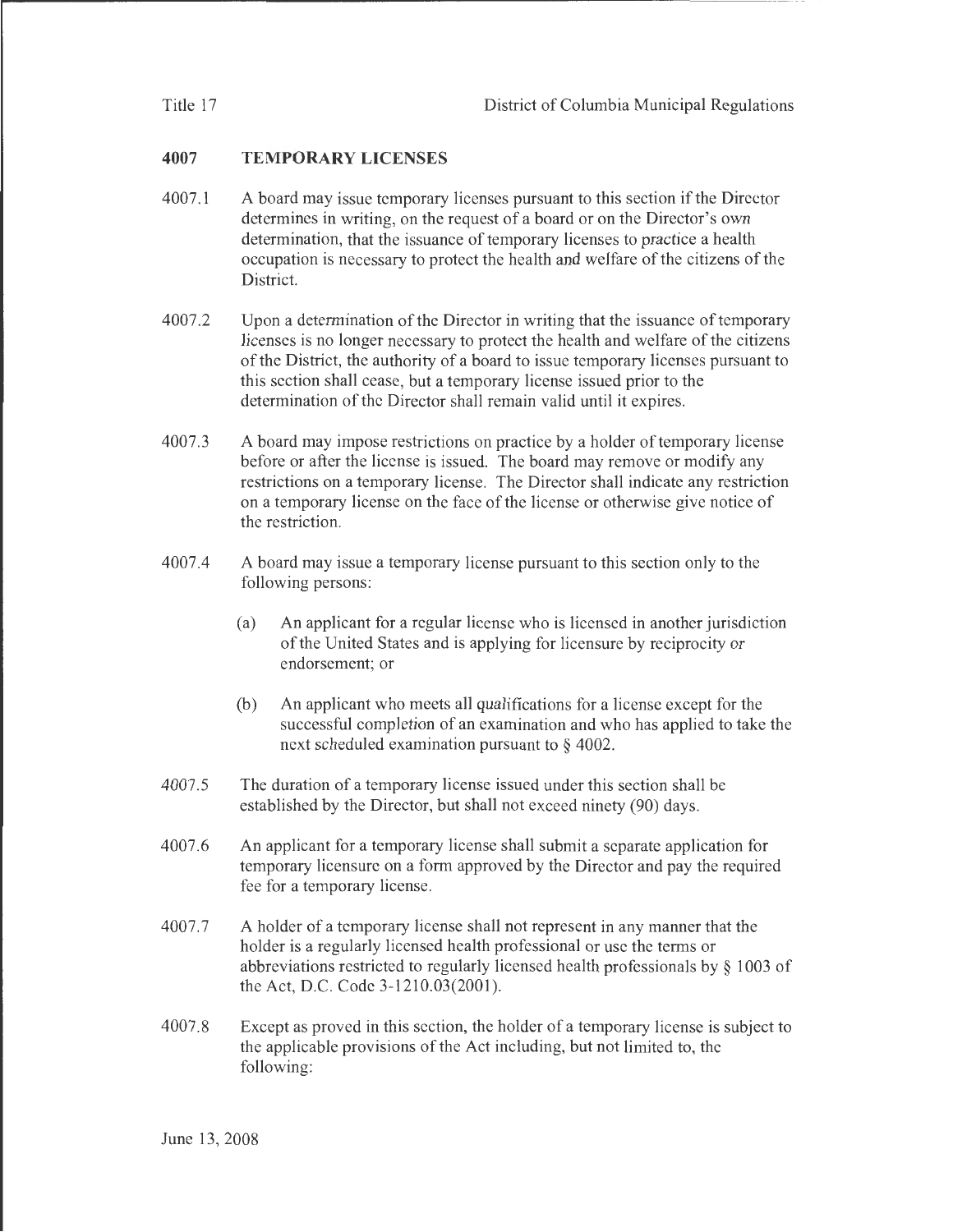- (a) Section 509, D.C. Code  $\S 3-1205.09$  (2001) (scope of license);
- (b) Section 513, D.C. Code  $\S$  3-1205.13 (2001) (display of licenses; change of address);
- (c) Section 514, D.C. Code  $\S 3-1205.14$  (2001) (revocation, suspension or denial or license or privilege; civil penalty; reprimand);
- (d) Section 515, D.C. Code§ 3-1205.15 (2001) (summary action);
- (e) Section 516, D.C. Code§ 3-1205.16 (2001) (cease and desist orders); and
- (f) Section 517, D.C. Code  $\S 3-1205.17$  (2001) (voluntary surrender of license).
- 4007.9 The holder of a temporary license who violates the restrictions placed on the license shall be subject to the criminal, civil, and administrative sanctions of the Act.
- 4007.10 A board may revoke a temporary license without a hearing for any reason that the board determines to be in the interests of the health or welfare of the citizens ofthe District, upon a minimum of five (5) days notice given in the manner prescribed by  $\S$  4105 of chapter 41 of this title.

#### **4008 FALSE OR MISLEADING COMMUNICATIONS AND ADVERTISING**

- 4008.1 A health professional shall not make or cause to be made a false or misleading communication about the health professional or the health professional's services.
- 4008.2 A health professional shall not falsely represent that the health professional is certified by, a member of, or otherwise endorsed by, a professional society, association, or other organization.
- 4008.3 A health professional shall not communicate the fact that the health professional practices a particular health occupation, or specializes in a particular field of the health occupation, unless the health professional is in fact a specialist in the particular field indicated or possesses any certificate required by the health profession to be a specialist in the field.
- 4008.4 Subject to this section, a health professional may advertise professional services through media, such as a telephone directory, legal directory, newspaper or other periodical, radio or television, or through written communication not involving personal contact.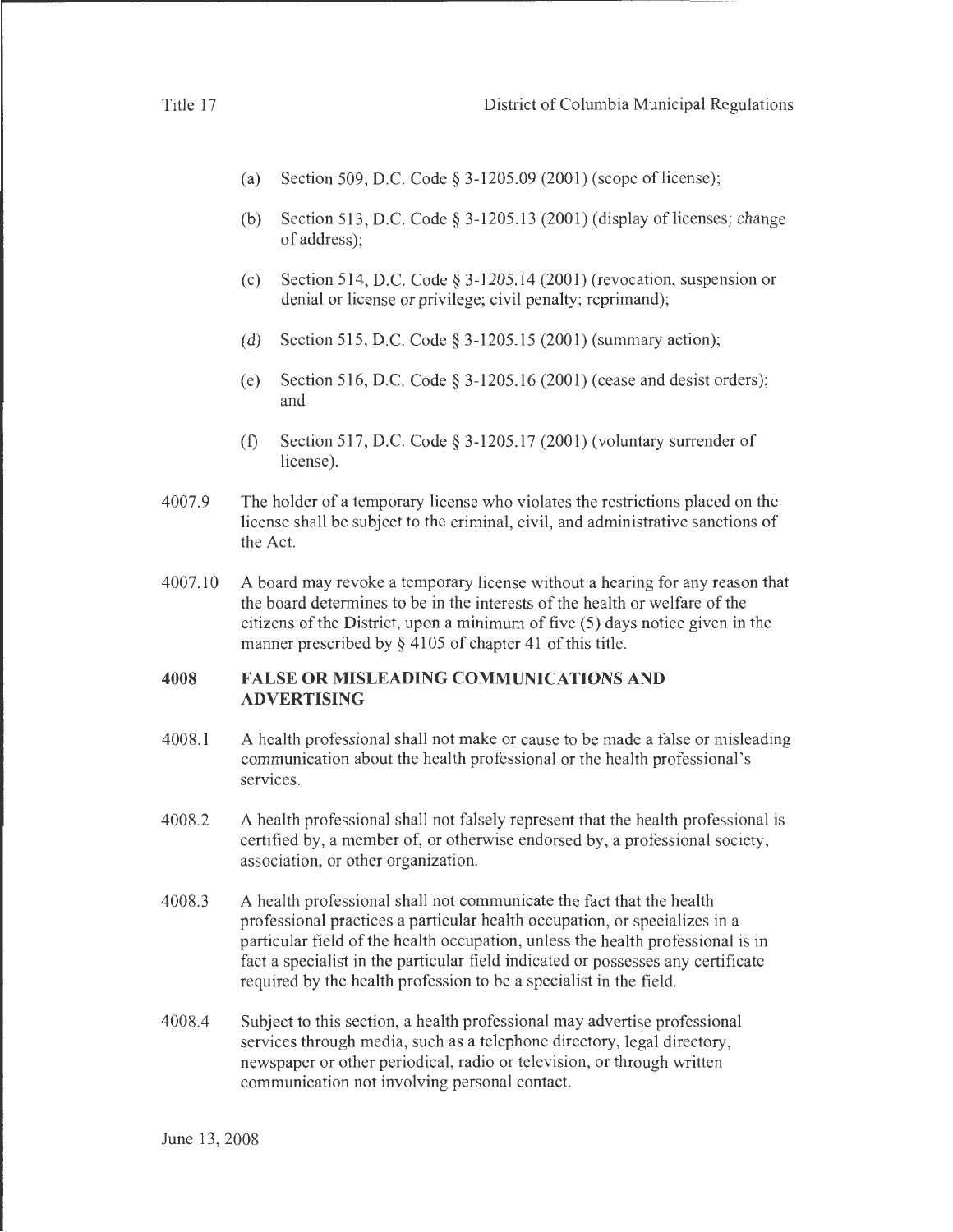4008.5 As used in this section, a communication is "false" or "misleading" if it:

- (a) Contains a material misrepresentation or omits to make a representation necessary to make the statement considered as a whole not misleading; or
- (b) Contains an assertion about the health professional or the health professional's services that cannot be substantiated.

#### **4009 REGULATION OF HOLDERS OF CERTIFICATE OR REGISTRATIONS**

- 4009.1 A board may take the same disciplinary actions against the holder of a certificate or registration as it may take against the holder of a license under  $§$  514 of the Act, D.C. Code 3-1205.14 (2001) for the grounds stated in that section.
- 4009.2 The Director may take any action with respect to the holder of a registration that a board is authorized to take under the Act or this subtitle against the holder of a license or certificate.

#### **4010 REINSTATEMENT OF AN EXPIRED LICENSE**

- 4010.1 This section applies to the following:
	- (a) An applicant for reinstatement of an expired licensed issued under the Act, in accordance with  $\S$  512 of the Act, D.C. Code  $\S$  3-1205.12 (2001); and
	- (b) An applicant for reinstatement of an expired license or certificate issued under a law repealed or amended by the Act.
- 4010.2 An applicant for reinstatement under this section shall file an application with the board on the prescribed form and shall pay the required reinstatement fee.
- 4010.3 An applicant for reinstatement under this section shall demonstrate fitness to resume practice by submitting evidence satisfactory to the board that the applicant has the competency and knowledge of District and federal laws necessary to resume practice of the health occupation and that the applicant's resumption of practice will not be detrimental to the public interest or the integrity of the health profession.
- 4010.4 In making a determination pursuant to  $\S$  4010.3, the board shall consider the following:
	- (a) The length of time that the applicant has practiced in the District or other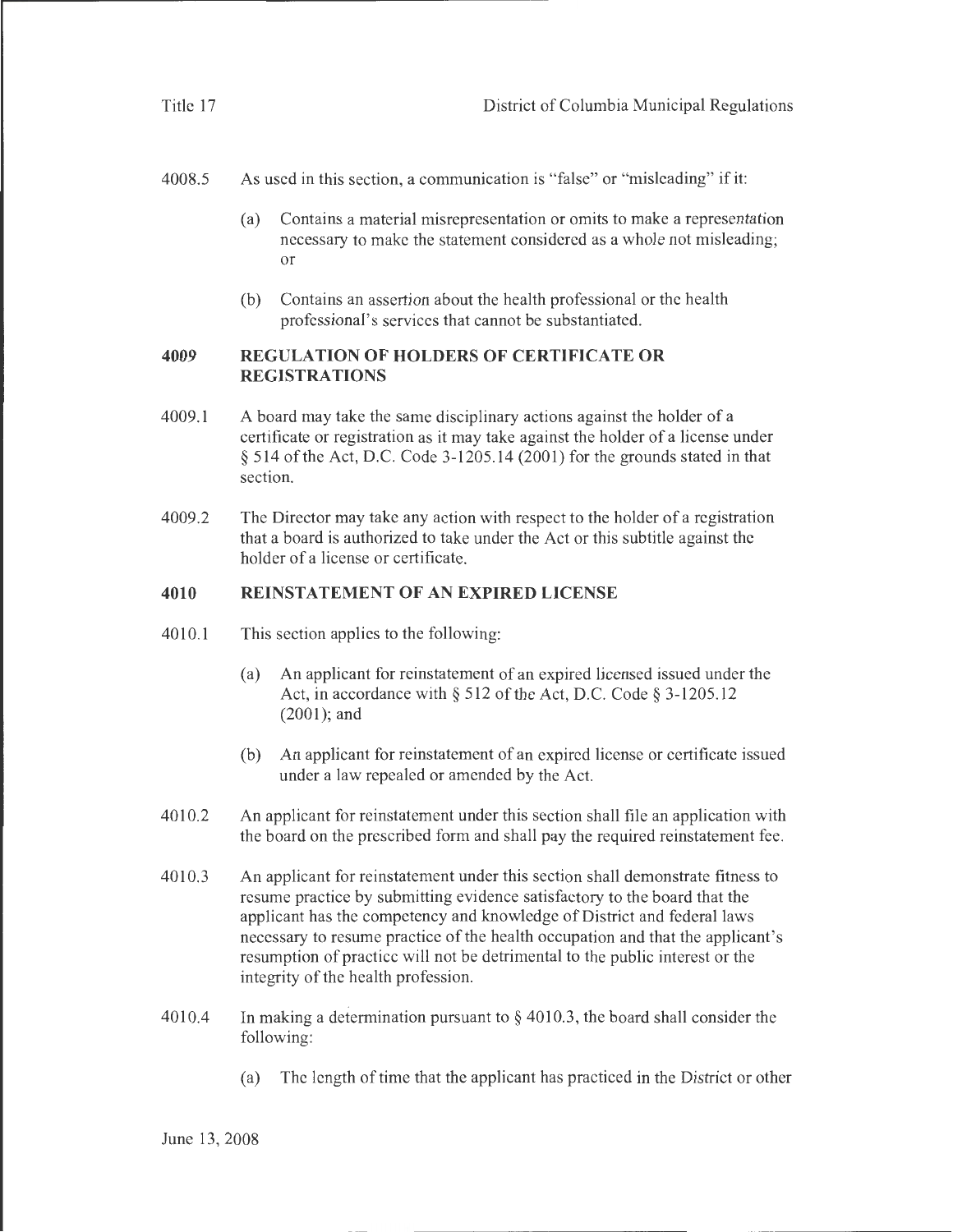jurisdictions;

- (b) The length of time after expiration of the applicant's license that the applicant was not practicing the health profession in the District or other jurisdictions;
- (c) Any violations by the applicant of the Act, this subchapter, or other laws, or other conduct by the applicant that would be grounds for discipline under the Act;
- (d) The applicant's present character; and
- (e) The applicant's present qualifications and competency to practice the health occupation.
- 4010.5 A board may require an applicant to complete certain educational or training requirements, in addition to any continuing education requirements, to be completed prior to or after reinstatement to ensure that the applicant is competent to practice the health occupation.
- 4010.6 A person who was licensed as a health professional under a law repealed by the Act and who was not license under the Act may apply for reinstatement pursuant to this section by March 25, 1991. After this date, such a person must apply as an applicant for a new license.

#### **4011 REINSTATEMENT AFTER REVOCATION**

- 4011.1 A health professional whose license, certificate, or registration has been revoked, or whose application for reinstatement has been denied, shall be ineligible to apply for reinstatement for a period of one ( 1) year from the date of the revocation or denial, unless otherwise provided in the board order of revocation or denial.
- 4011.2 An applicant for reinstatement under this section shall file an application with the board on the prescribed form and shall pay the required reinstatement fee.
- 4011.3 In addition to the requirements of  $\S$  4011.2, an applicant for reinstatement shall demonstrate fitness to resume practice by submitting evidence satisfactory to the board that the applicant has the moral qualifications, competency, and knowledge of District and federal laws necessary to resume practice of the health occupation and that the applicant's resumption of practice will not be detrimental to the public interest or the integrity of the health profession.
- 4011.4 In making a determination pursuant to § 4011.3, the board shall consider, among other factors, the following: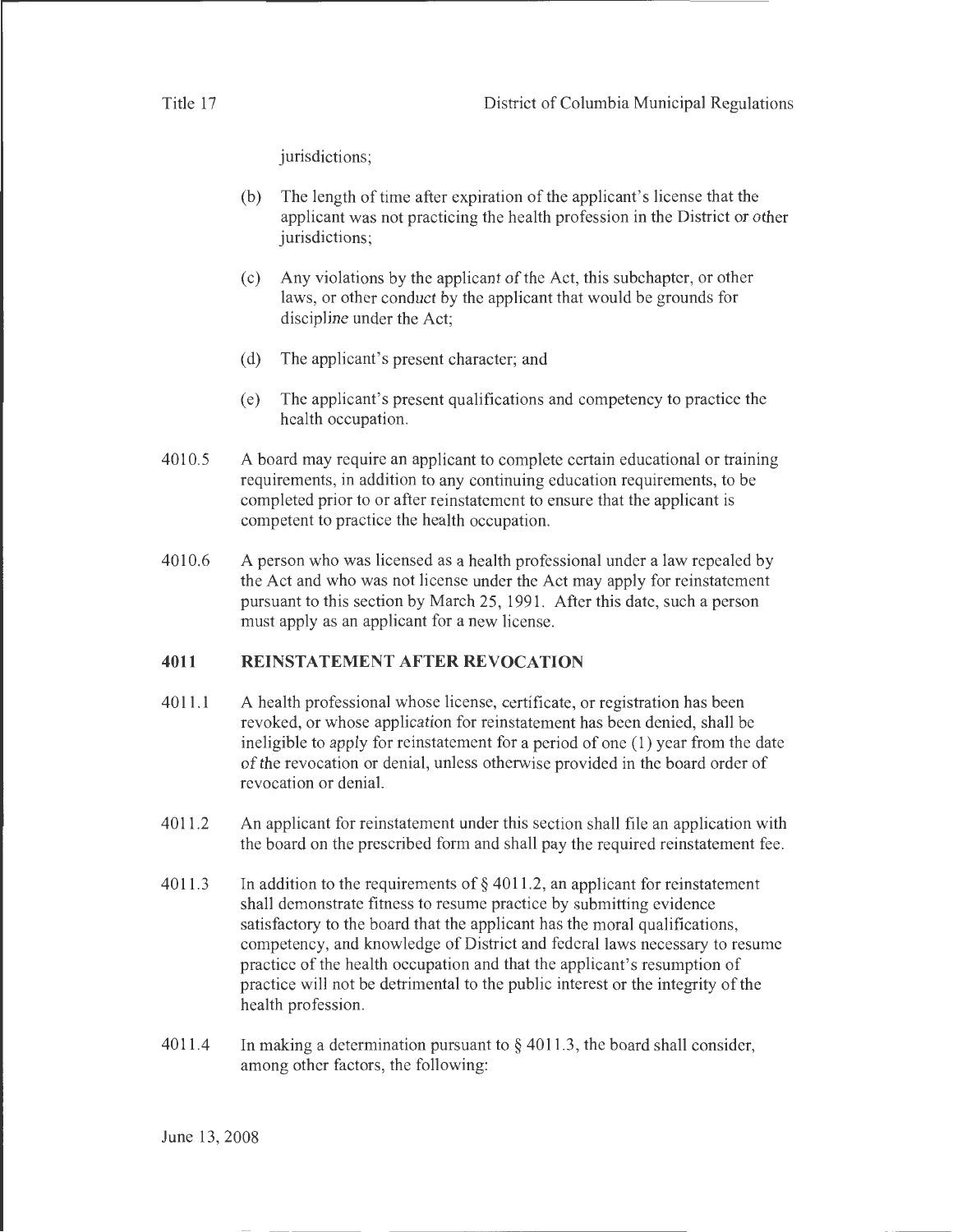- (a) The nature and circumstances of the conduct, or the mental or physical condition, for which the applicant's license, certificate, or registration was revoked;
- (b) The applicant's recognition and appreciation of the seriousness of any misconduct;
- (c) The applicant's conduct, or mental or physical condition, since the revocation, including steps taken by the applicant to remedy prior misconduct and prevent future misconduct, or to remedy the mental or physical condition;
- (d) The applicant's present character; and
- (e) The applicant's present qualifications and competency to practice the health occupation.

#### **4012 REFERRAL FOR PROSECUTION OF PERSONS COMMITING CERTAIN OFFENSES**

- 4012.1 A District employee or member of a board shall inform the Director and the board if the employee or board member has good cause to believe that a person has committed one (1) of the following offenses in connection with an application for a license, certificate, or registration or any proceeding before a board or the Director:
	- (a) Willfully making a false statement of a material fact under oath at a hearing or other proceeding which the person does not believe is true and in fact is not true in violation of D.C. Code § 22-2402 (2005) (perjury);
	- (b) Willfully procuring another to commit perjury in violation of D.C. Code § 22-2403 (2005) (subornation of perjury);
	- (c) Willfully making a false statement of a material fact on an application or other official document that was sworn to before a notary public in violation of D.C. Code § 22-2404 (2005) (false swearing); or
	- (d) Willfully making a false statement in writing of a material fact or which statement would reasonably be expected to be relied upon as true in violation of D.C. Code § 22-2405 (2005) (false statements).
- 4012.2 If the Director or the board determines that there is good cause to believe that a person committed one of the offenses listed in  $\S$  4012.1, the Director or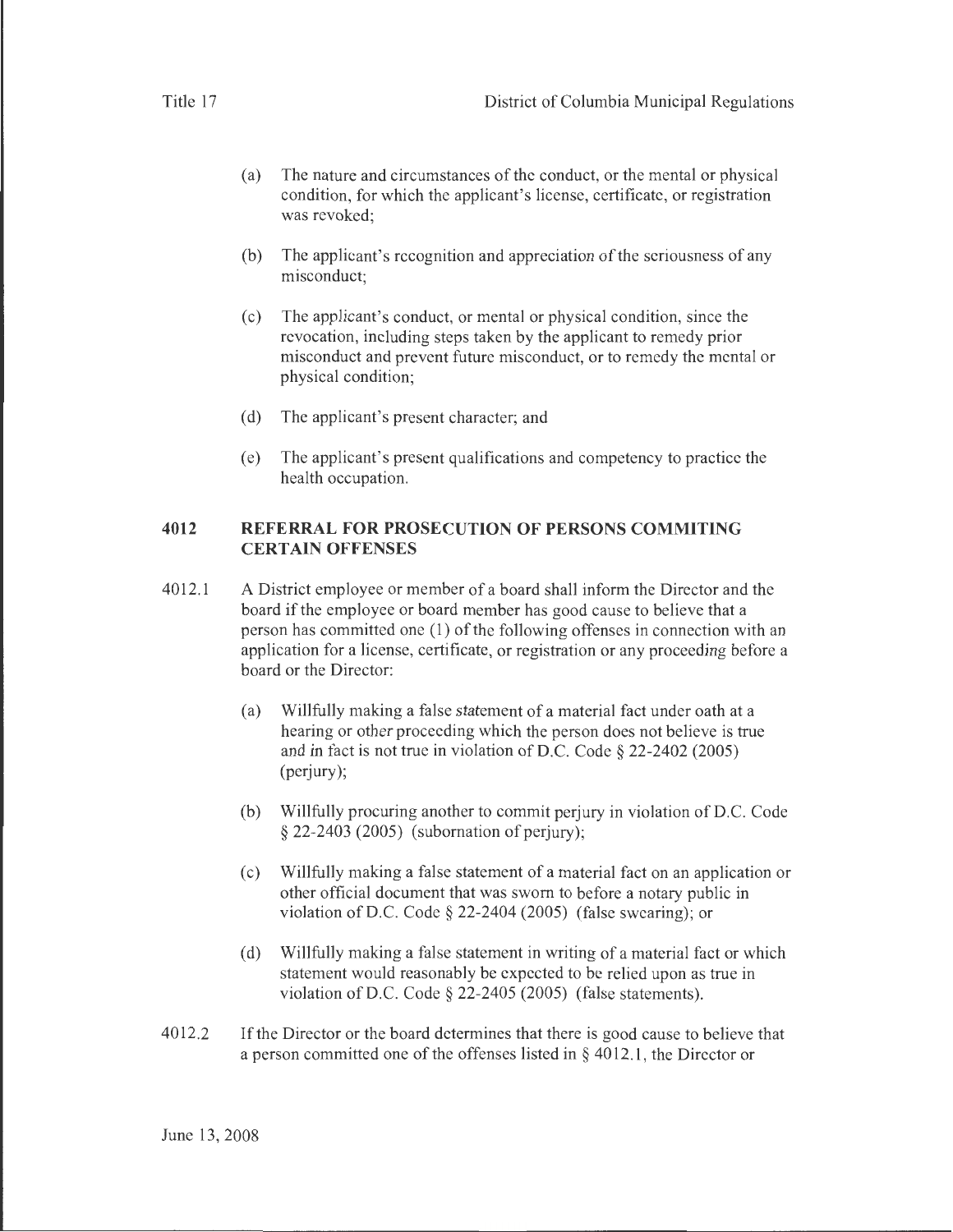| District of Columbia Municipal Regulations |  |  |
|--------------------------------------------|--|--|
|--------------------------------------------|--|--|

board may refer the matter to the United States Attorney for the District of Columbia for prosecution.

4012.3 All application forms for a license, certificate, or registration under this subtitle shall contain a notice that states in substance that:

> **"The making of a false statement on this application or on documents required by this application is punishable by criminal penalties."**

#### **4013 COMPUTATION OF TIME**

4013.1 In computing any period of time specified in this chapter, the day of the act, event, or default shall not be counted, and the last day of the period shall be counted unless it is a Saturday, Sunday, legal holiday or day on which the Department is officially closed, in which event the time period shall continue until the next day that is not a Saturday, Sunday, legal holiday, or day on which the Department is officially closed.

#### **4014 LICENSE OR CERTIFICATION BY RECIPROCITY**

4014.1 An applicant for a license or certificate by reciprocity shall furnish proof satisfactory to the board regulating the health occupation of either of the following:

> (a) That the applicant is licensed or certified and in good standing as a member of the health occupation for which the applicant seeks a license or certificate in a jurisdiction on the list developed by the board pursuant to § 4014.3, by submitting from the jurisdiction a certificate of licensure or certification in good standing; or

- (b) Proof of the following:
	- ( 1) That the applicant is licensed or certified and in good standing as a member of the health occupation for which the applicant seeks a license or certificate in a jurisdiction of the United States with requirements which are substantially equivalent to the requirements of the Act, by submitting from the jurisdiction a certificate of licensure or certification in good standing; and
	- (2) That the jurisdiction in which the applicant is license or certified admits members of the health occupation for which the applicant seeks a license or certificate who are licensed or certified by the District in a like manner as the District admits members of that health occupation who are licensed or certified in that jurisdiction, by arranging for the jurisdiction to provide to the Board a certificate or other written statement, signed by appropriate

Title 17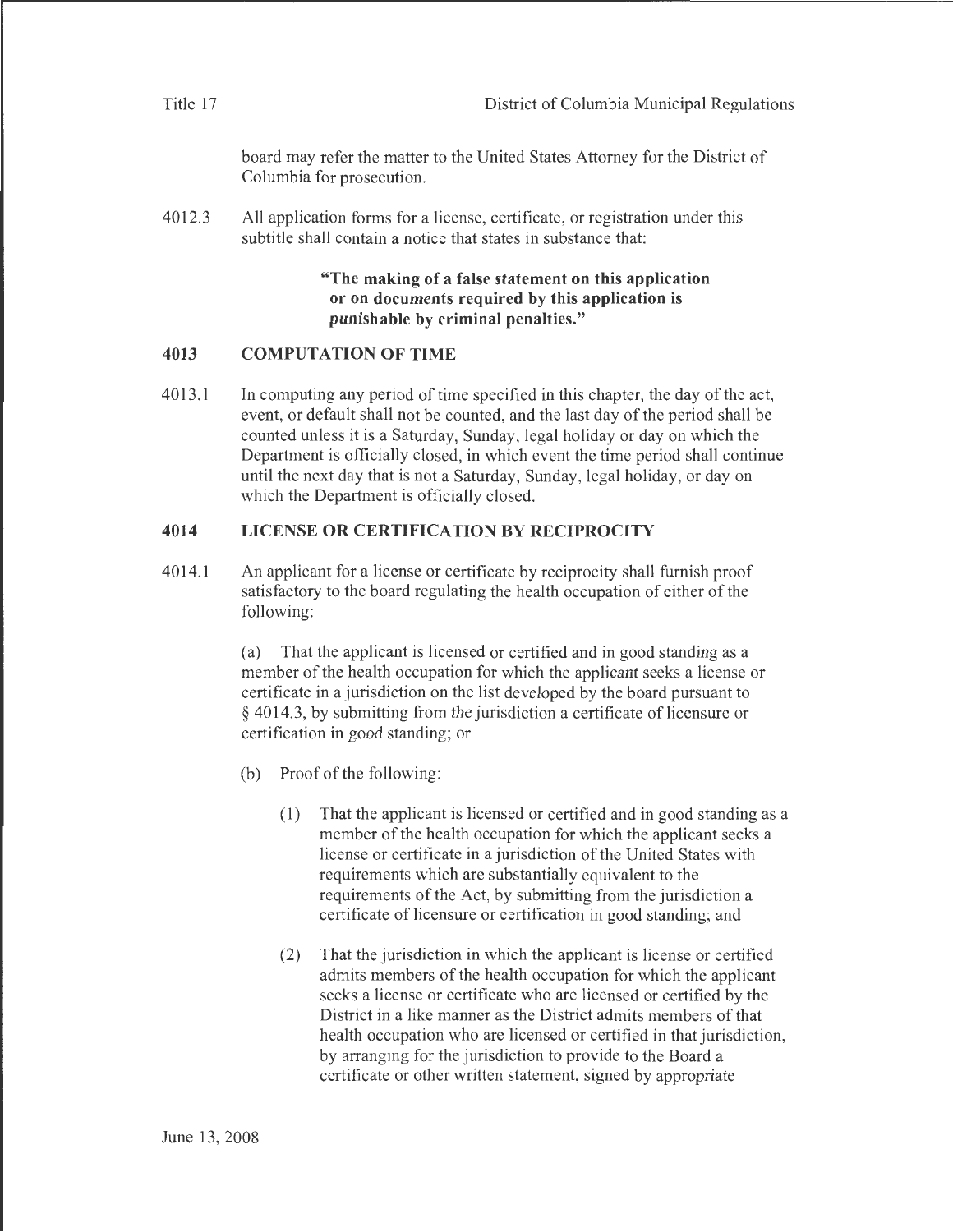Title 17

officials.

. The contract of the contract of the contract of  $\mathcal{L}$  ,  $\mathcal{L}$  ,  $\mathcal{L}$  ,  $\mathcal{L}$  ,  $\mathcal{L}$  ,  $\mathcal{L}$  ,  $\mathcal{L}$  ,  $\mathcal{L}$  ,  $\mathcal{L}$  ,  $\mathcal{L}$  ,  $\mathcal{L}$  ,  $\mathcal{L}$  ,  $\mathcal{L}$  ,  $\mathcal{L}$  ,  $\mathcal{L}$  ,  $\mathcal{L$ 

- 4014.2 A board, in its discretion, may deny an application for a license by reciprocity of a person against whom disciplinary action has been taken, or who has been convicted of a crime bearing on the applicant's fitness to practice, in another jurisdiction.
- 4014.3 A board may develop a list of jurisdictions whose requirements for licensure or certification are substantially equivalent to the requirements of the Act and which admit members of the health occupation regulated by the board who are licensed or certified in the District in a like manner as the District admits members of that health occupation who are licensed or certified in those jurisdictions.
- 4014.4 A board may interview an applicant under this section to determine whether the applicant's education, training, or character meets the requirements of the Act and this subtitle.
- 4014.5 A board, in its discretion, may grant a provisional license or certification not to exceed ninety (90) days to an applicant who has met the requirements of this subtitle except for the receipt by the board of required certification or other proof or licensure or certification in the other jurisdiction; Provided, that that board determines to its satisfaction, by telephone inquiry or other means, that the applicant has a license or certificate in good standing from the jurisdiction.
- 4014.6 The Director shall issue a provisional license granted by a board pursuant to § 4014.5.

#### **4015 SPECIAL RENEWAL AND CONTINUING EDUCATION HOURS PROVISIONS FOR ACTIVELY DEPLOYED LICENSEES**

- 4015.1 If the license of a health professional lapses while serving in the military whenever the United States is engaged in active military operations against any foreign power or hostile force, the license may be reinstated or renewed without payment of the reinstatement or late renewal fee under the following conditions:
	- (a) The license was active at the time of deployment;
	- (b) The application for reinstatement or renewal is made while still in the armed services or no later than six (6) months after discharge from active service or return to inactive military status;
	- (c) A copy of the military activation orders or other proof of active military service accompanies the application; and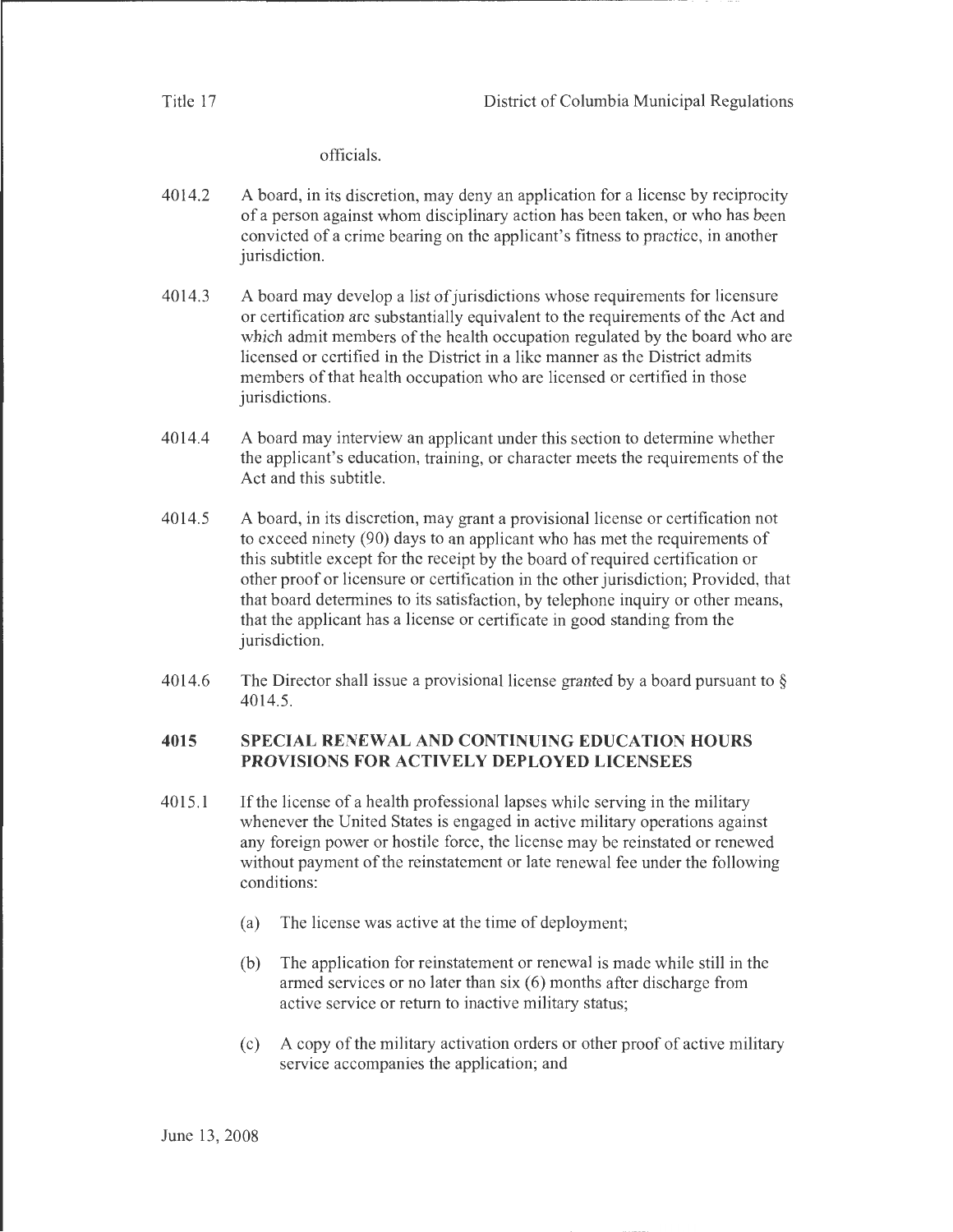- (d) The renewal fee is paid.
- 4015.2 If the required continuing education contact hours were not earned for renewal during the earning period, the licensee shall be required to complete the required continuing education hours needed for renewal no later than six (6) months after discharge from active service, return to inactive military status, or return to the United States from an active war zone.
- 4015.3 The continuing education contact hours used for renewal shall not be used for the next licensing renewal.
- 4015.4 The continuing education contact hours for the next license renewal shall not be prorated.

#### **4016 DISPLAY AND USE OF NAME IN PROFESSIONAL PRACTICE**

4016.1 An individual holding a license, registration, or certification to practice a health occupation in the District of Columbia shall perform all professional practice in the District under the full name in which his or her license was issued. This shall mean displaying the full name in which his or her license was issued on all signage, stationary, and advertisements; and using this name in all oral and written communications with the public or his or her patients.

#### **4017 REPORTING REQUIREMENTS**

- 4017.1 Any health care provider that employs a physician who is licensed in the District of Columbia shall report the following to the Board of Medicine within ten  $(10)$  days;
	- (a) Any disciplinary action that is taken against the physician by the health care provider; and
	- (b) The resignation of any physician that occurs while the physician is being investigated by the health care provider.
- 4071.2 The Board of Medicine shall impose a penalty not to exceed two thousand five hundred dollars (\$2,500.00) on a physician who employs a physician and who fails to comply with the provisions of  $\S$  4017.1.
- 4071.3 The Board of Medicine shall refer to the appropriate board or to the System Administrator for appropriate action non-physician health care providers who fail to report the discipline of physicians or the resignation of physicians while under investigation pursuant to  $\S 4017.1$ , or who do so more than ten (10) days after the discipline is imposed or the resignation occurs.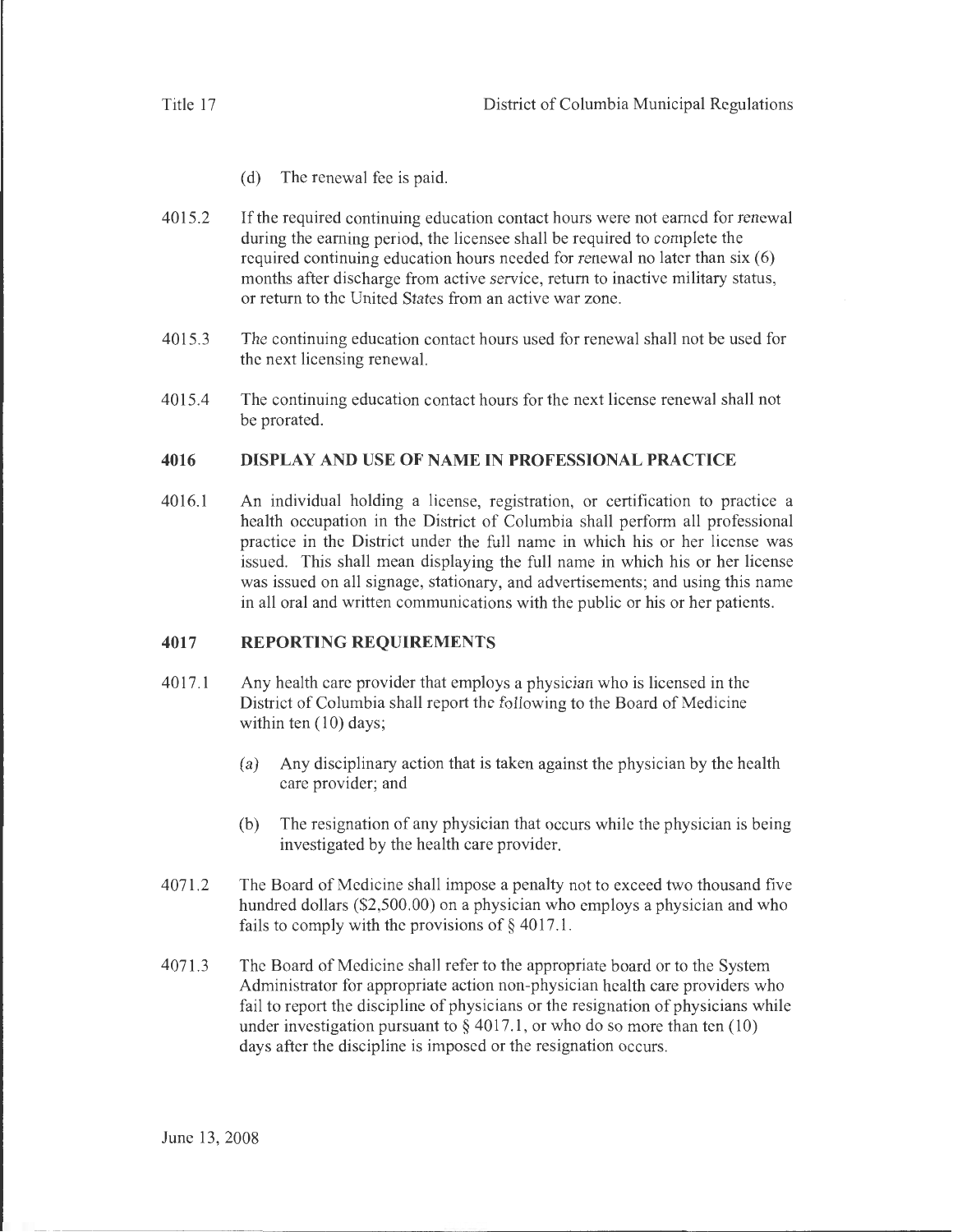|         | 4017.4 | Health care providers and medical facilities providing services in the District<br>of Columbia shall submit biannual adverse event reports, on January 1 and<br>July 1 of each calendar year, to the System Administrator.                                                                                                                        |  |
|---------|--------|---------------------------------------------------------------------------------------------------------------------------------------------------------------------------------------------------------------------------------------------------------------------------------------------------------------------------------------------------|--|
| 4017.5  |        | Each adverse event report shall:                                                                                                                                                                                                                                                                                                                  |  |
|         |        | Be reported using the form approved by the Board of Medicine and<br>(a)<br>available on the Department of Health Regulation and Licensing<br>Administration (HRLA) website;                                                                                                                                                                       |  |
|         |        | Ensure that the patient's identity shall be de-identified and anonymous.<br>(b)<br>For each adverse event reported, the reporting health care provider or<br>medical facility shall use a numeric internal event identifier that will<br>allow the System Administrator to subpoena health records and conduct<br>investigations when needed; and |  |
|         |        | Include a corrective action plan designed to prevent future similar<br>(c)<br>adverse events.                                                                                                                                                                                                                                                     |  |
|         | 4017.6 | Individual health care providers shall not be required to report adverse events<br>occurring in medical facilities in which they have privileges or in which they<br>are employed or provide contracted services unless they own the medical<br>facility.                                                                                         |  |
|         | 4017.7 | Medical facilities shall report adverse events to the System Administrator that<br>occur in the facility or as a result of the service.                                                                                                                                                                                                           |  |
|         | 4017.8 | The appropriate board or the Office of the Administrative Hearings (OAH)<br>shall adjudicate contested cases for failing to timely file adverse event reports.                                                                                                                                                                                    |  |
|         | 4017.9 | The appropriate board, the System Administrator, or OAH shall impose a<br>penalty of not less than five hundred dollars (\$500.00) or more than two<br>thousand five hundred dollars (\$2,500.00) for failure to submit a timely<br>adverse event report.                                                                                         |  |
| 4017.10 |        | The System Administrator shall be responsible for:                                                                                                                                                                                                                                                                                                |  |
|         |        | Investigating adverse events as needed, including the subpoenaing of de-<br>(a)<br>identified and anonymous health records;                                                                                                                                                                                                                       |  |
|         |        | Collecting, organizing, and storing data on adverse events occurring in<br>(b)<br>the District of Columbia;                                                                                                                                                                                                                                       |  |
|         |        | Tracking, assessing, and analyzing the incoming reports, findings, and<br>(c)<br>corrective action plans;                                                                                                                                                                                                                                         |  |
|         |        |                                                                                                                                                                                                                                                                                                                                                   |  |

Title 17 District of Columbia Municipal Regulations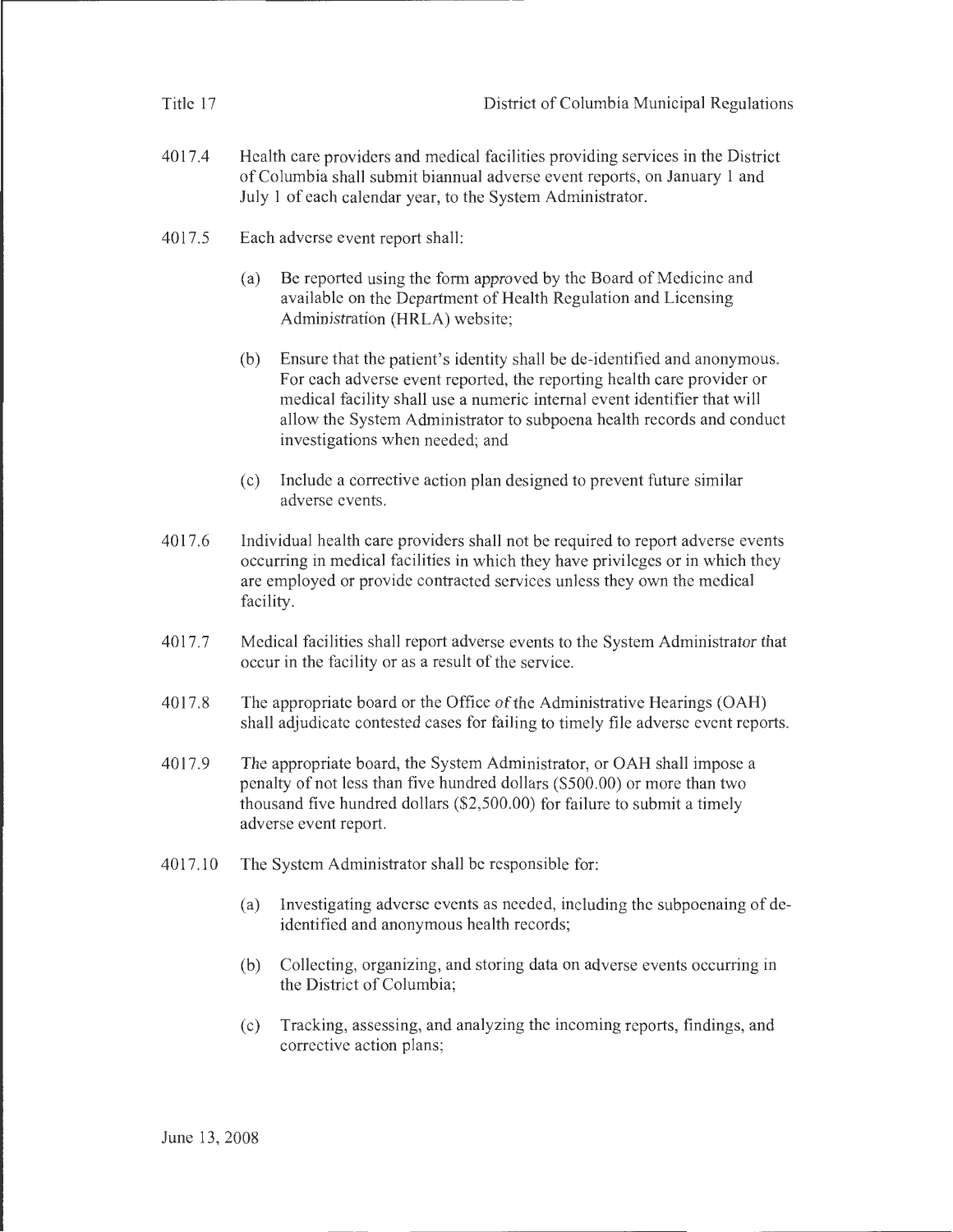- 
- (d) Identifying common adverse event patterns or trends;
- (e) Recommending methods to reduce systematic adverse events;
- (f) Providing technical assistance to health care providers and medical facilities on the development and implementation of patient safety plans to prevent adverse events;
- (g) Disseminating information and advising health care providers and medical facilities in the District of Columbia on medical best practices;
- (h) Monitoring national trends in best practices and disseminating relevant information and advice to health care providers and medical facilities in the District of Columbia; and
- (i) Publishing an annual report that includes summary data of the number and types of adverse events for the prior calendar year by type of healthcare provider and medical facility, rates of change per type of event, other analyses, and recommendations to improve health care delivery in the District of Columbia.
- 4017.11 Information provided to or obtained by the System Administrator pursuant to § § 4017.4 and 4017.5, including the identity of persons providing such information and the reports or documents provided pursuant to  $\S$  4016.5, as well as files, records, findings, opinions, recommendations, evaluations, and reports of the System Administrator, shall be confidential and shall not be subject to disclosure pursuant to any other provision of law, and shall not be discoverable or admissible into evidence in any civil, criminal, or legislative proceeding. The information shall not be disclosed by any person under any circumstances, except as such data in the aggregate may be published in the annual report by the System Administrator.
- 4017.12 No person providing information to the System Administrator shall be compelled to testify in any civil, criminal, or legislative proceeding with respect to any confidential matter contained in the information provided to the System Administrator, except the System Administrator may provide information in a criminal proceeding in which an individual is accused of a felony, if ordered to do so by a court pursuant to D.C. Official Code § 7-  $161 (e)(3)$ .
- 4017.13 Information gathered by the System Administrator on adverse events pursuant to this section shall not be used for purposes other than as set forth in § 4017.10.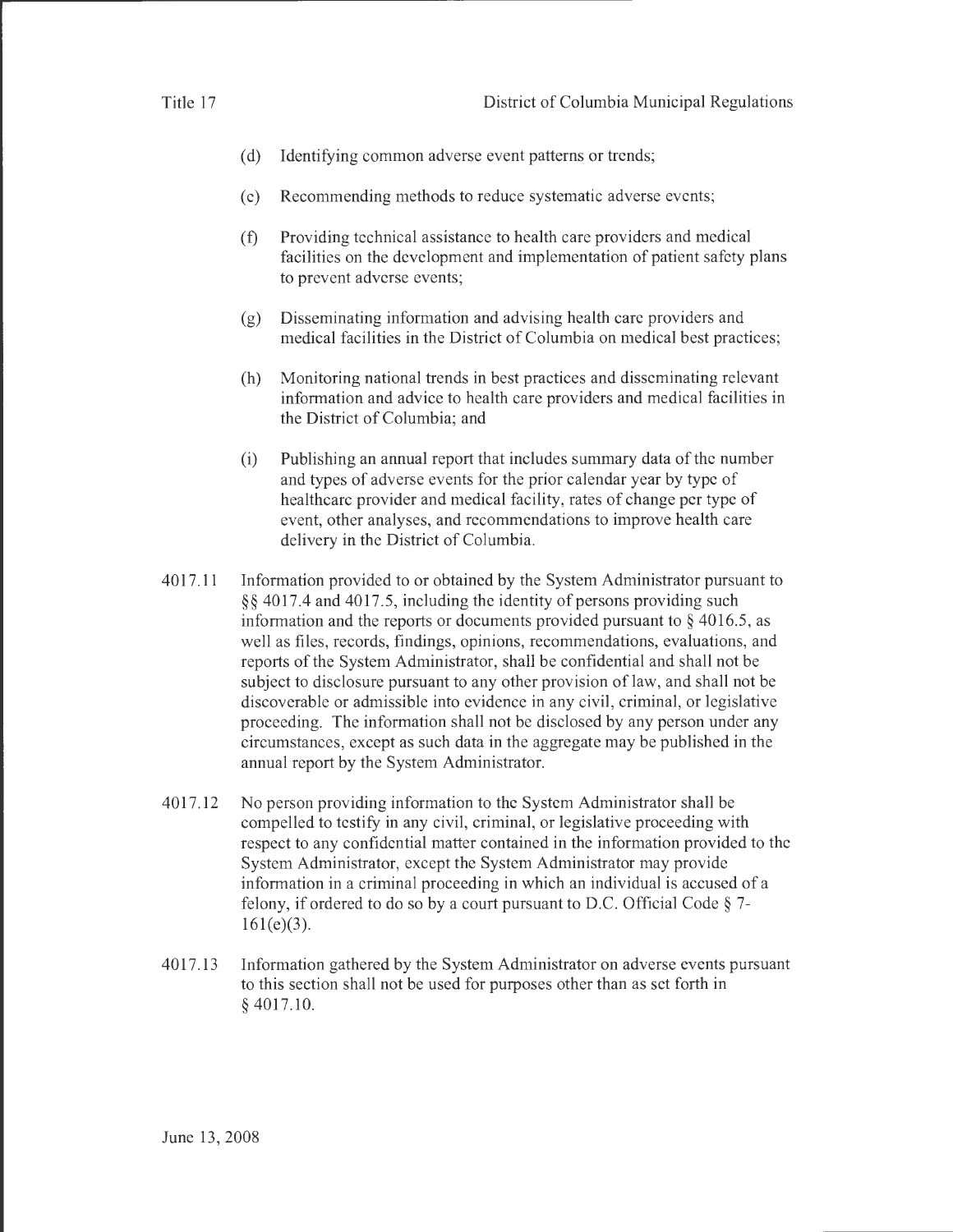| Title 17 | District of Columbia Municipal Regulations                                                                                                                                                                                                                              |
|----------|-------------------------------------------------------------------------------------------------------------------------------------------------------------------------------------------------------------------------------------------------------------------------|
| 4017.14  | Information submitted by health care providers and medical facilities pursuant<br>to this section shall not be shared with the Healthcare Facilities Division<br>(HFD) of the HRLA.                                                                                     |
| 4017.15  | Medical facilities and individual health care providers are subject to<br>investigation by the System Administrator, in addition to investigations<br>pursuant to $\S$ § 4017.5(b) and 4017.10(a), for a failure to file an adverse event<br>report in a timely manner. |
| 4017.16  | When information on an adverse event comes to the System Administrator by<br>other means, such as by complaint or by regular processes performed by the                                                                                                                 |

# HFD, such information may be used by HFD to initiate an investigation for purposes of regulatory compliance unrelated to the reporting of adverse events pursuant to D.C. Official Code§ 7-161.

## 4099 DEFINITIONS

4099.1 As used in this chapter, the following words and phrases shall have the meanings ascribed:

Act- the District of Columbia Health Occupations Revisions Act of 1985, D.C. Law 6-99, D.C. Code§§ 3-1201 to 3-1213.01 (2001)

Adverse event – an event, occurrence, or situation involving the medical care of a patient by a health care provider that results in death or an unanticipated injury to the patient, as designated by the Board of Medicine and available on the Department's Health Regulation and Licensing Administration website.

Board - the Board of Acupuncture, Board of Chiropractic, Board of Dentistry, Board of Dietetics and Nutrition, Board of Marriage and Family Therapy, Board of Massage Therapy, Board of Medicine, Board of Nursing, Board of Nursing Home Administration, Board of Occupational Therapy, Board of Optometry, Board of Pharmacy, Board of Physical Therapy, Board of Podiatry, Board of Professional Counseling, Board of Psychology, Board of Respiratory Care, or Board of Social Work established by the Act, as the context requires.

Certificate - a certificate to practice a specialty of health occupation issued by a board pursuant to this subtitle or the Act.

 $\mathbf{Day} - \mathbf{a}$  calendar day.

Department – the Department of Health.

Director – the Director of the Department of Health, or the Director's designee.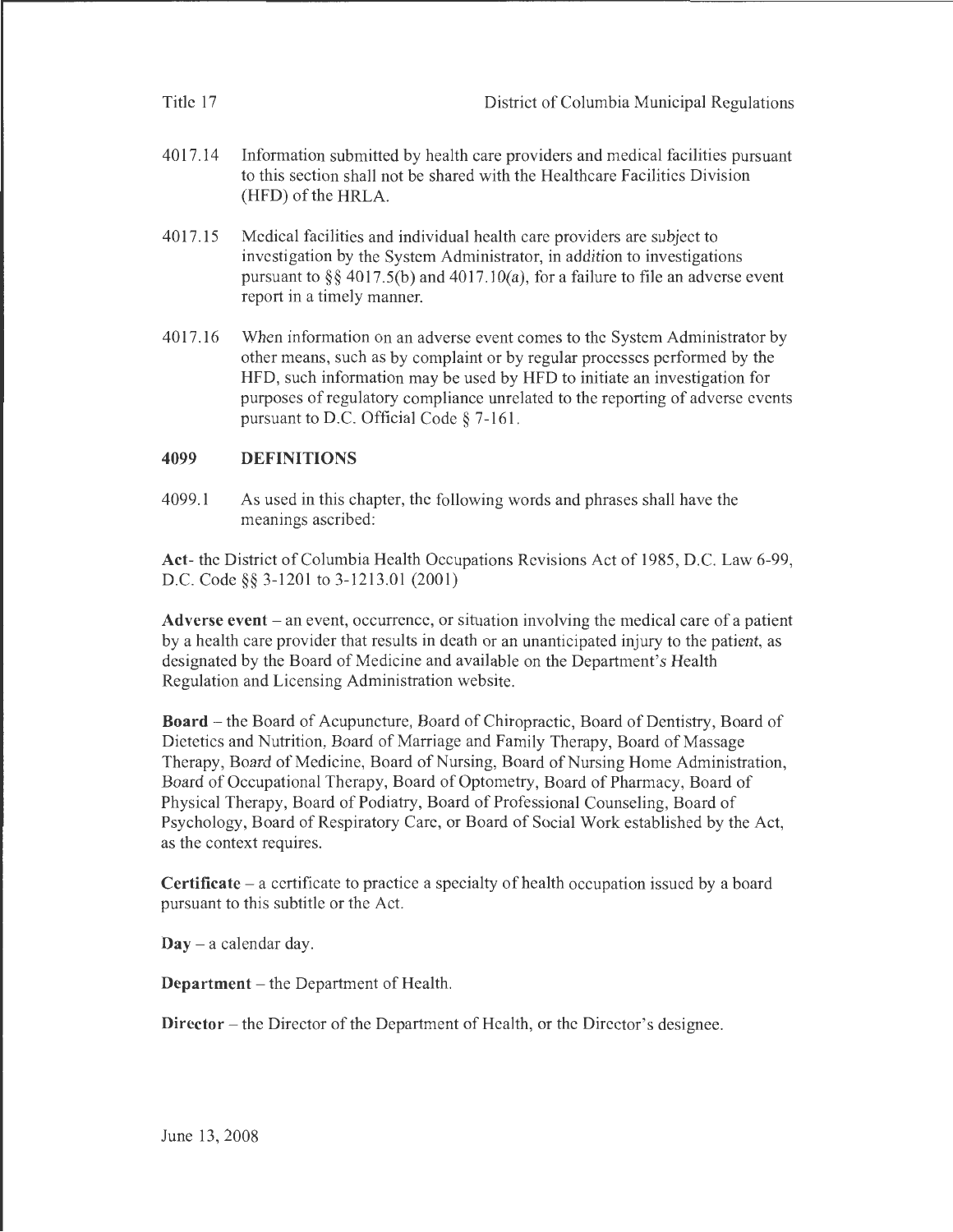**Disciplinary action** – an action taken by a health care provider that limits or revokes the privileges of a physician to practice medicine at any medical facility of that provider or that results in the termination of the physician's employment or other contractual relationship with the provider due to substandard quality of clinical practice, unprofessional behavior, or substance abuse.

**Employs** - the action of a health care provider to enter into an employment or other contractual relationship with a physician to practice medicine or to grant a physician privileges to practice medicine at any medical facility of that provider.

**Health care provider** – an individual or entity licensed or otherwise authorized under District law to provide healthcare service, including a hospital, nursing facility, comprehensive outpatient rehabilitation facility, home health agency, hospice program, renal dialysis facility, ambulatory surgical center, pharmacy, physician or health care practitioner's office, long-term care facility, behavior health residential treatment facility, health clinic, clinical laboratory, health center, physician, physician assistant, nurse practitioner, clinical nurse specialist, certified registered nurse anesthetist, certified nurse midwife, psychologist, certified social worker, registered dietitian or nutrition professional, physical or occupational therapist, pharmacist, or other individual health care practitioner.

**Legal holiday-** one of the following holidays:

- (a) New Year's Day;
- (b) Martin Luther King, Jr. 's Birthday;
- (c) Washington's Birthday;
- (d) Memorial Day;
- (e) Independence Day;
- (f) Labor Day;
- (g) Columbus Day;
- (h) Veterans Day;
- (i) Thanksgiving Day;
- (j) Christmas Day;
- (k) Any other day designated as a legal holiday by the President, the Congress, the Mayor of the Council of the District of Columbia, on the actual day the legal holiday is celebrated by the government of the District of Columbia.